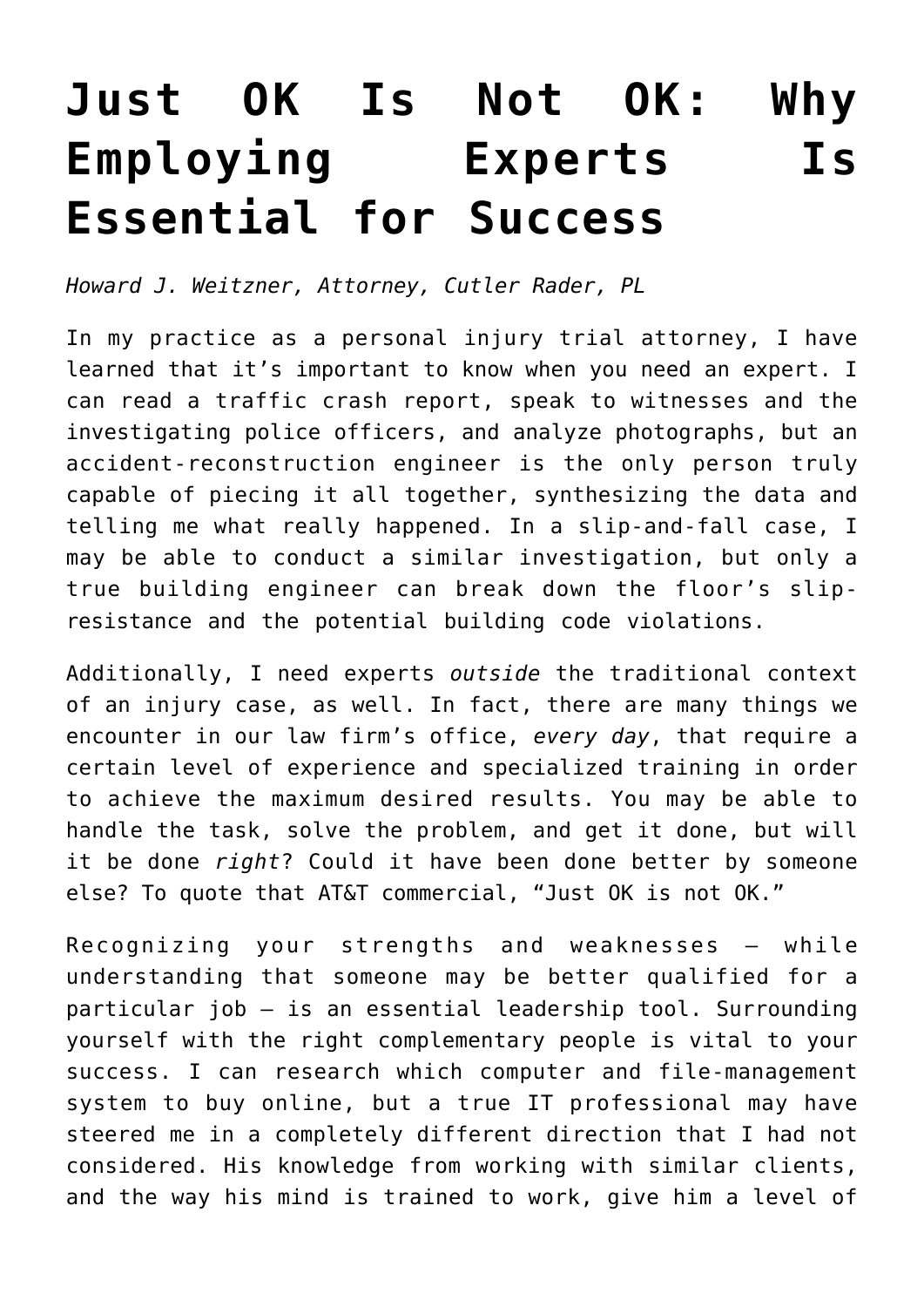insight into our current and future needs, as well as the market, that far exceeds my own understanding.

In my office, even though we are a small, successful trial firm of just three attorneys, we proudly employ a business coach and a marketing team comprised of social media and public relations experts to ensure our continued success. Whereas I am certainly capable of drafting and posting a quick piece on Facebook about a recent firm success or promoting an upcoming charitable event that we are sponsoring, I am not the best person to perform those tasks. Instead, we defer to these communications experts to strategically guide us in the right direction and execute on their own areas of expertise, respectively, doing everything necessary to grow our firm. In turn, this delineation enables us to focus on our true mission — clients and legal matters.

Our business-marketing team understands there is a right way and a "less right" way to deliver our message. They, undoubtedly, possess a better understanding of how to reach our target audience. They are able to siphon through endless streams of information, determine where the best use of our resources (including *time*) may be, and have the data to support their recommendations and convince the attorneys that their way is the *best* way. Sometimes, these talented individuals know answers to questions that I didn't even know to ask!

True leadership requires the ability to understand your role, your limitations, and the abilities of those around you. Hiring and building a team of experts, finding the right people with specialized knowledge, and allowing them to do what they do best, has been an integral part in the recent success and growth of our firm. Remember: Just because you *can* do a certain job, does not mean that you *should*.